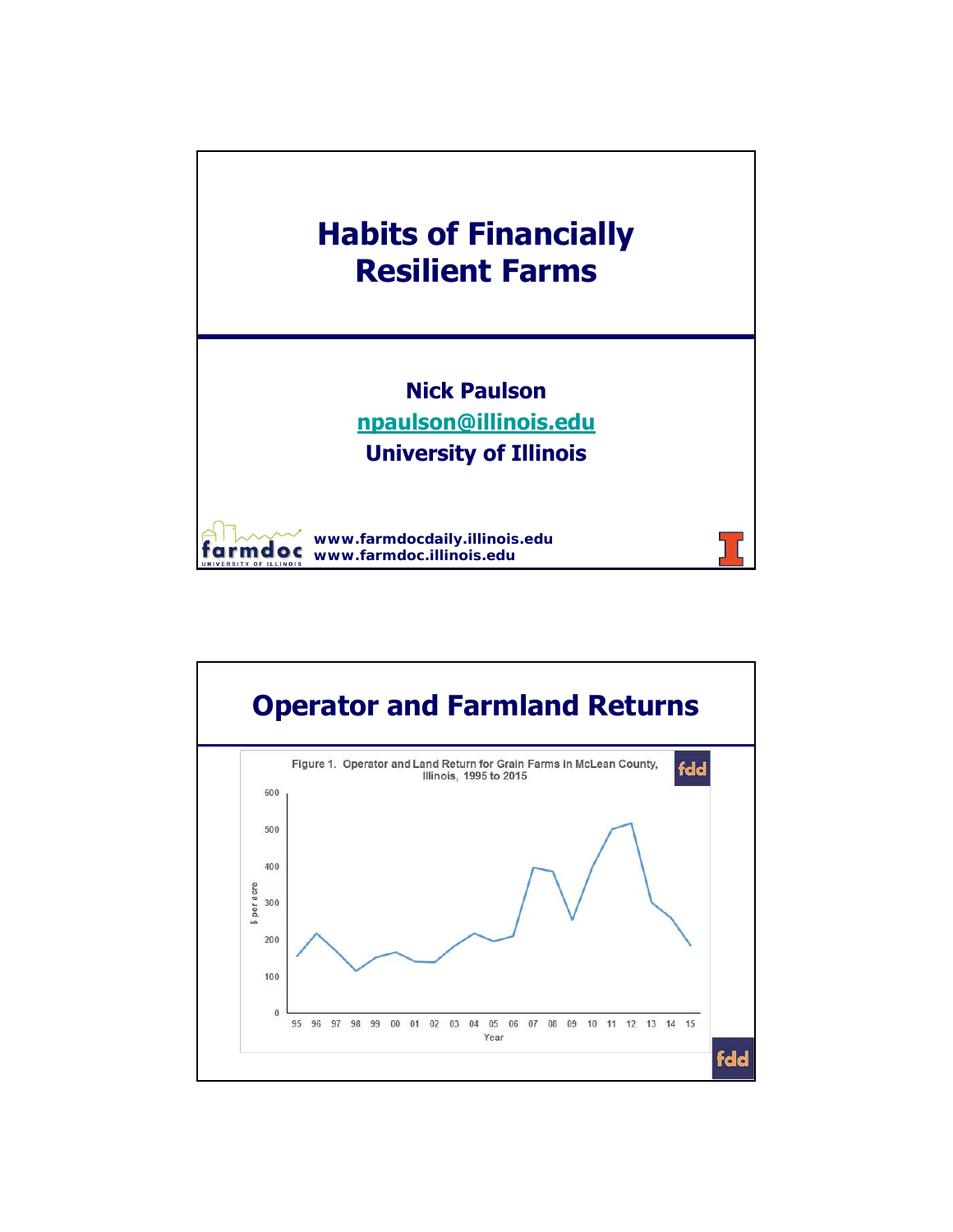

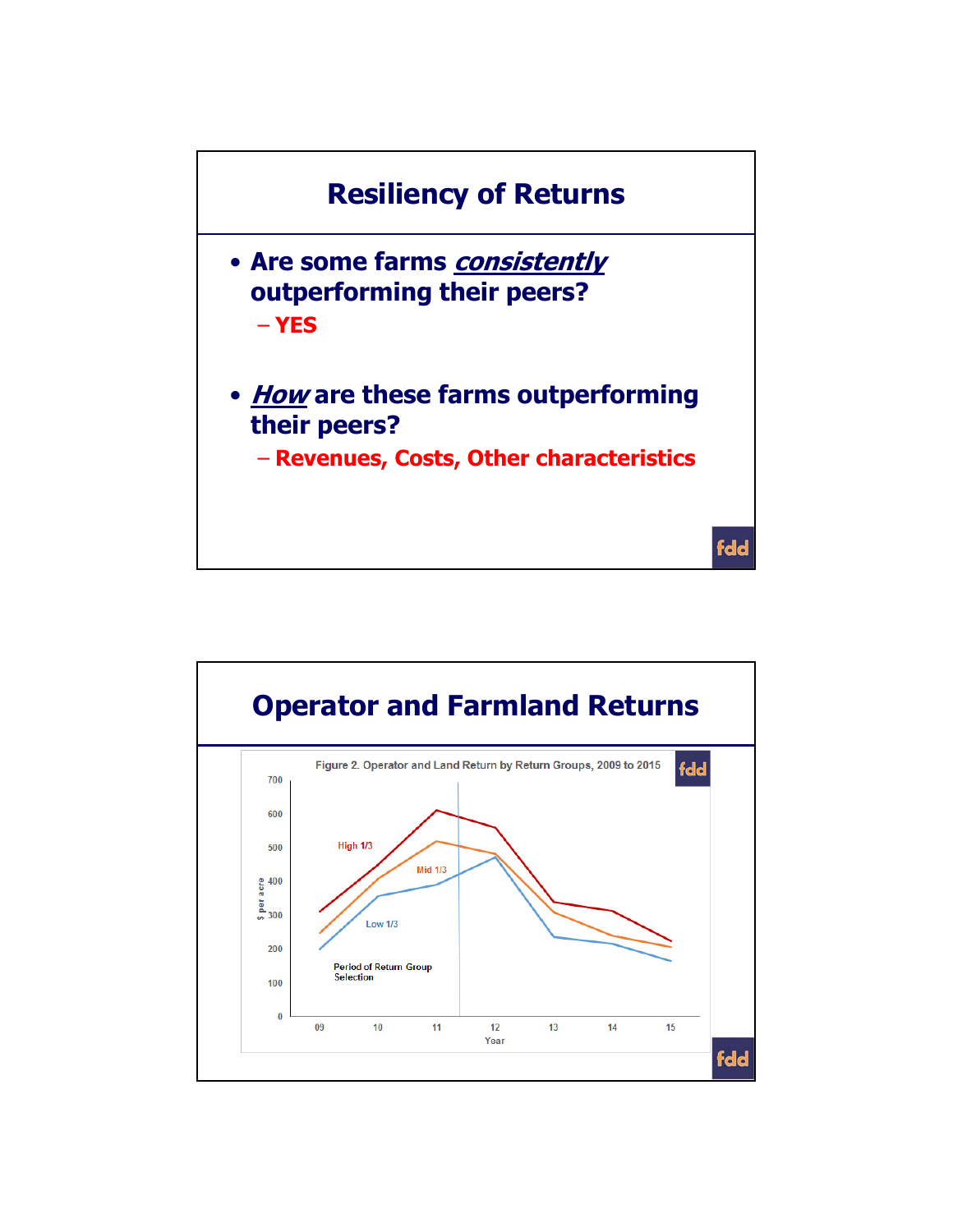

| <b>Revenue, Costs, and Returns</b> |           |             |              |           |          |  |  |  |  |  |  |
|------------------------------------|-----------|-------------|--------------|-----------|----------|--|--|--|--|--|--|
|                                    |           |             | 2014 to 2016 |           |          |  |  |  |  |  |  |
| Top1/3                             | Mid $1/3$ | Diff        | Top1/3       | Mid $1/3$ | Diff     |  |  |  |  |  |  |
| \$958                              | \$870     | <b>\$88</b> | \$783        | \$731     | \$52     |  |  |  |  |  |  |
| \$248                              | \$247     | \$1         | \$270        | \$276     | $-$ \$6  |  |  |  |  |  |  |
| \$98                               | \$115     | $-$ \$17    | \$118        | \$128     | $-$ \$10 |  |  |  |  |  |  |
| \$64                               | \$72      | $-$ \$8     | \$67         | \$85      | $-$ \$18 |  |  |  |  |  |  |
| \$409                              | \$433     | $-$ \$24    | \$455        | \$488     | $-$ \$33 |  |  |  |  |  |  |
| \$549                              | \$437     | \$112       | \$328        | \$242     | \$85     |  |  |  |  |  |  |
|                                    |           |             | 2010 to 2012 |           |          |  |  |  |  |  |  |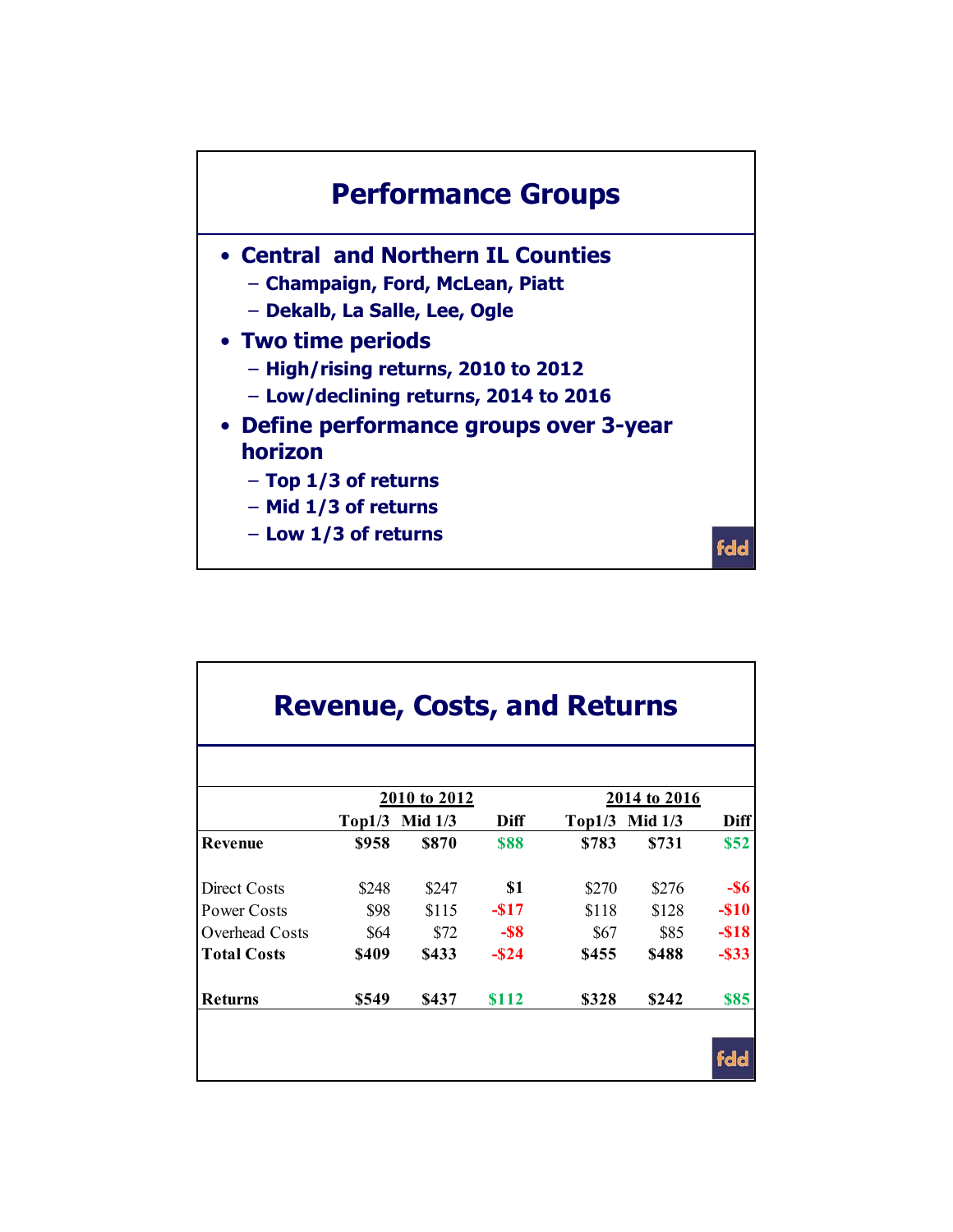

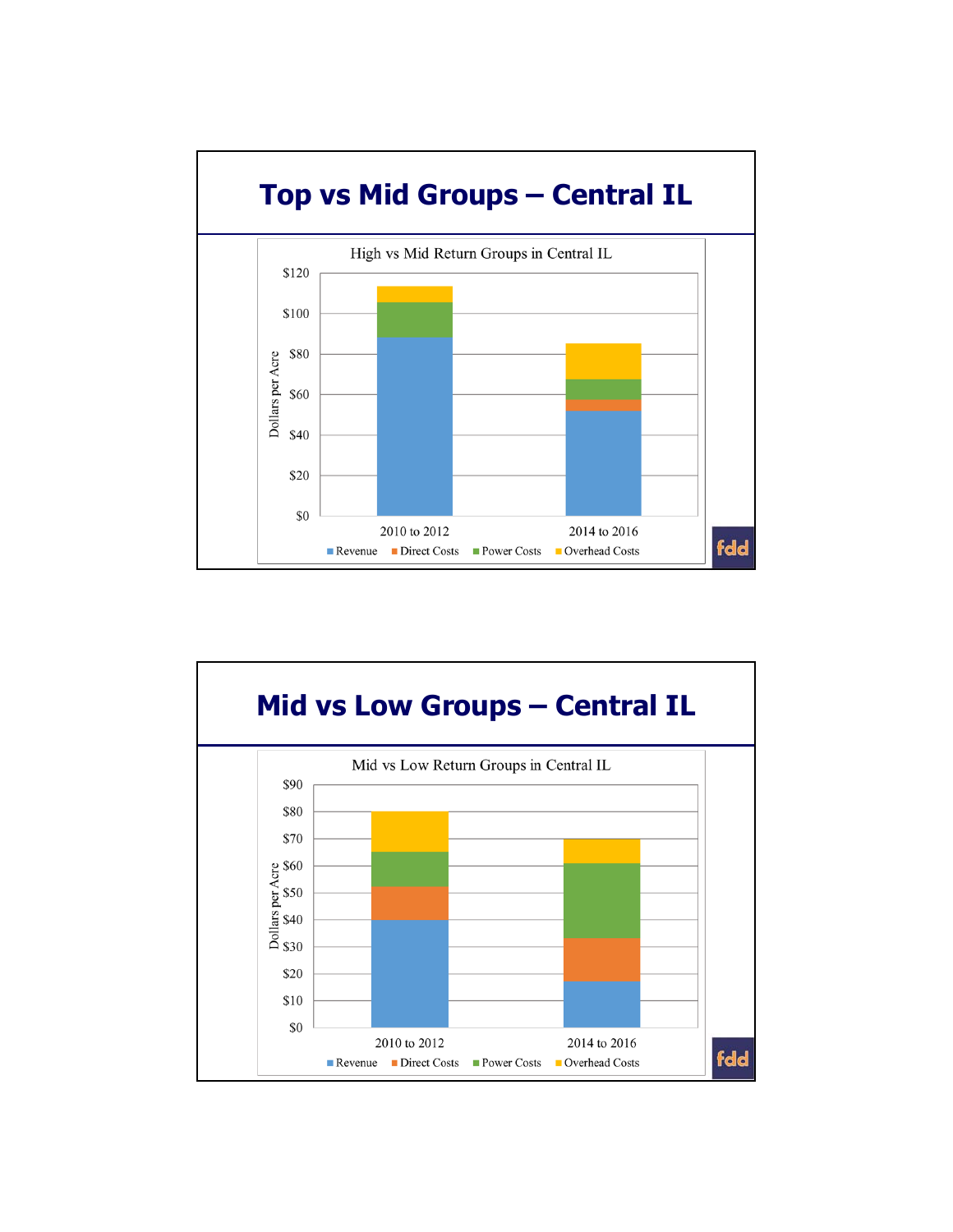

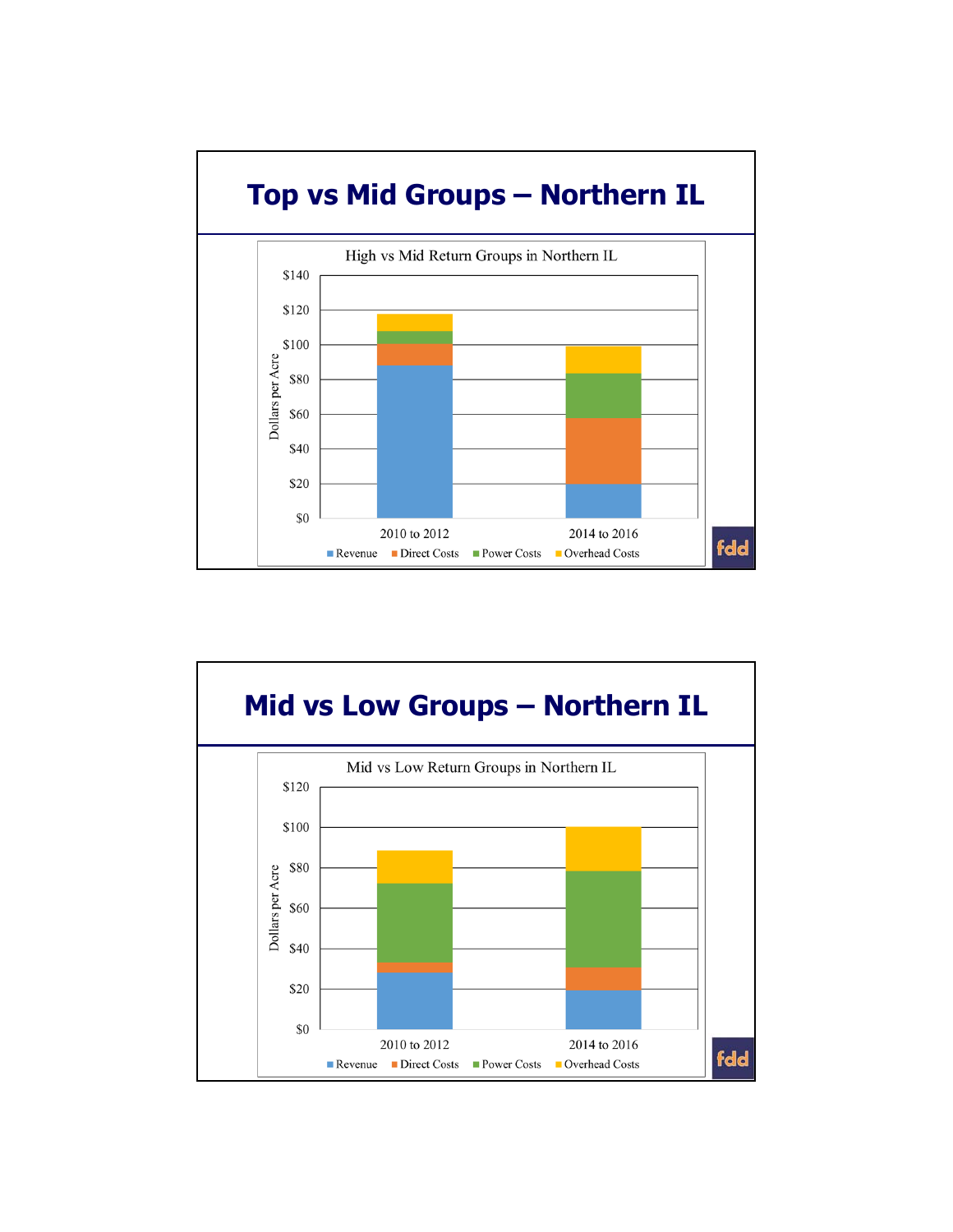| <b>Revenue Factors</b>                                                 |                                        |                |  |                |  |                    |  |     |  |  |  |  |
|------------------------------------------------------------------------|----------------------------------------|----------------|--|----------------|--|--------------------|--|-----|--|--|--|--|
| • Bigger yields on higher return farms<br>2010 to 2012<br>2014 to 2016 |                                        |                |  |                |  |                    |  |     |  |  |  |  |
|                                                                        | Corn                                   | Beans          |  | Corn           |  | <b>Beans</b>       |  |     |  |  |  |  |
|                                                                        | 14 bu/ac                               | 4 bu/ac        |  | 9 bu/ac        |  | 2 bu/ac            |  |     |  |  |  |  |
|                                                                        | • Higher prices on higher return farms | 2010 to 2012   |  |                |  | 2014 to 2016       |  |     |  |  |  |  |
|                                                                        | Corn                                   | <b>Beans</b>   |  | Corn           |  | <b>Beans</b>       |  |     |  |  |  |  |
|                                                                        | \$0.15-0.20/bu                         | \$0.40-0.50/bu |  | \$0.05-0.10/bu |  | $$0.10 - 0.15$ /bu |  |     |  |  |  |  |
|                                                                        |                                        |                |  |                |  |                    |  | fdd |  |  |  |  |

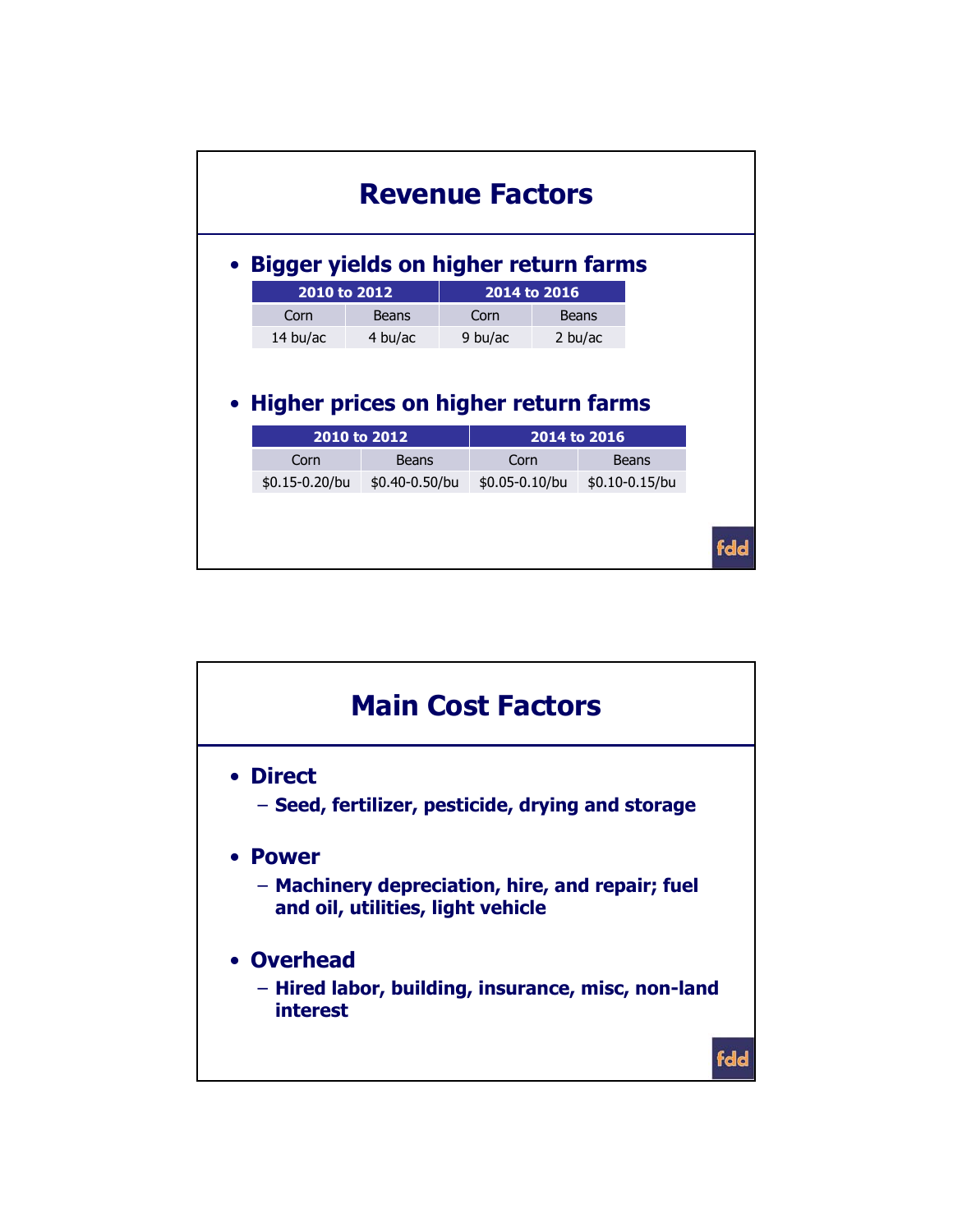